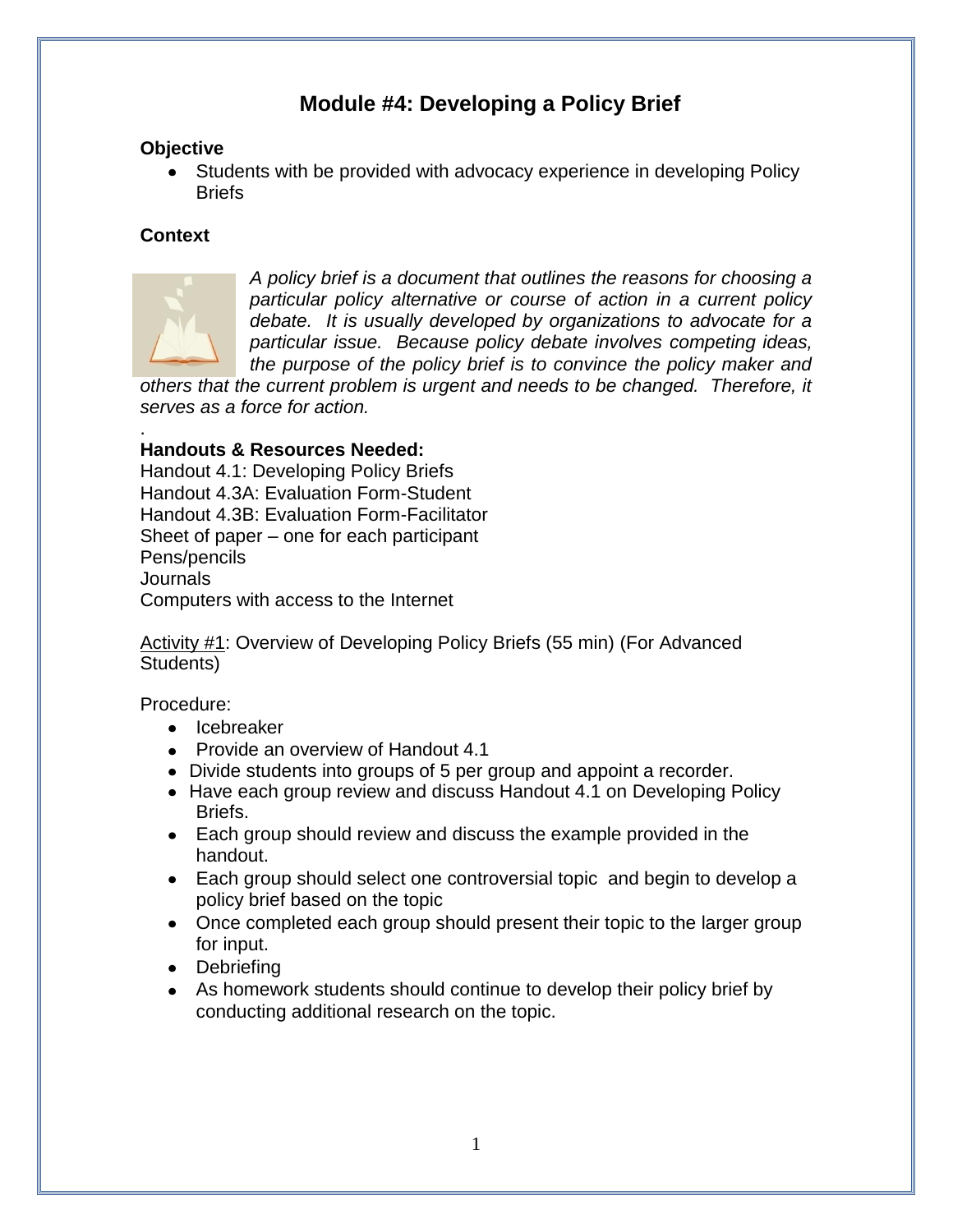Activity #2: Interaction with Key Decision Makers (55 min) (For Advanced Students)

Part of the public policy process involves interacting with individuals tied to the decision making process. It also includes discussion of policies, programs and funding support (referred to as Organizational Maintenance).

Procedure:

- Icebreaker
- Form the same groups. They can also work as a larger group.
- Have students identify and make a list of key decision makers in public policy in their state. For example, State Senator, Congressman, Superintendent of Schools, Principal, etc.
- Have students finalize their Policy Briefs.
- Have youth share their brief with the larger group for input.
- Submit to the facilitator for review.
- Now have them identify a policy maker to send their Policy paper.
- The facilitator should edit the brief in final form

1. Have youth contact their local Congressional office. They can find their representative by using the internet, such as Thomas.gov

Prior to doing so, they should decide on a specific week with optional dates to meet with their representative

- $\circ$  Call the representatives office and ask to speak to Scheduling Secretary.
- o Introduce yourself and your club.
- $\circ$  Explain you are a youth lead club in your state.
- $\circ$  Request a meeting during that week to talk about issues impacting youth and community
- $\circ$  Follow-up with a fax to that office

2. Develop an information folder with their policy brief to be delivered to their member. They may want to include information on ASPIRA history of successful advocacy.

3. Have them practice their presentation. They may only get 10-15 minutes so the presentation should be short and to the point. Identify who will cover what topics.

 $\circ$  Remind them that if they are asked a question that they don't know the answer to, let they representative or the staff member know that they will *check on it and get back to them.*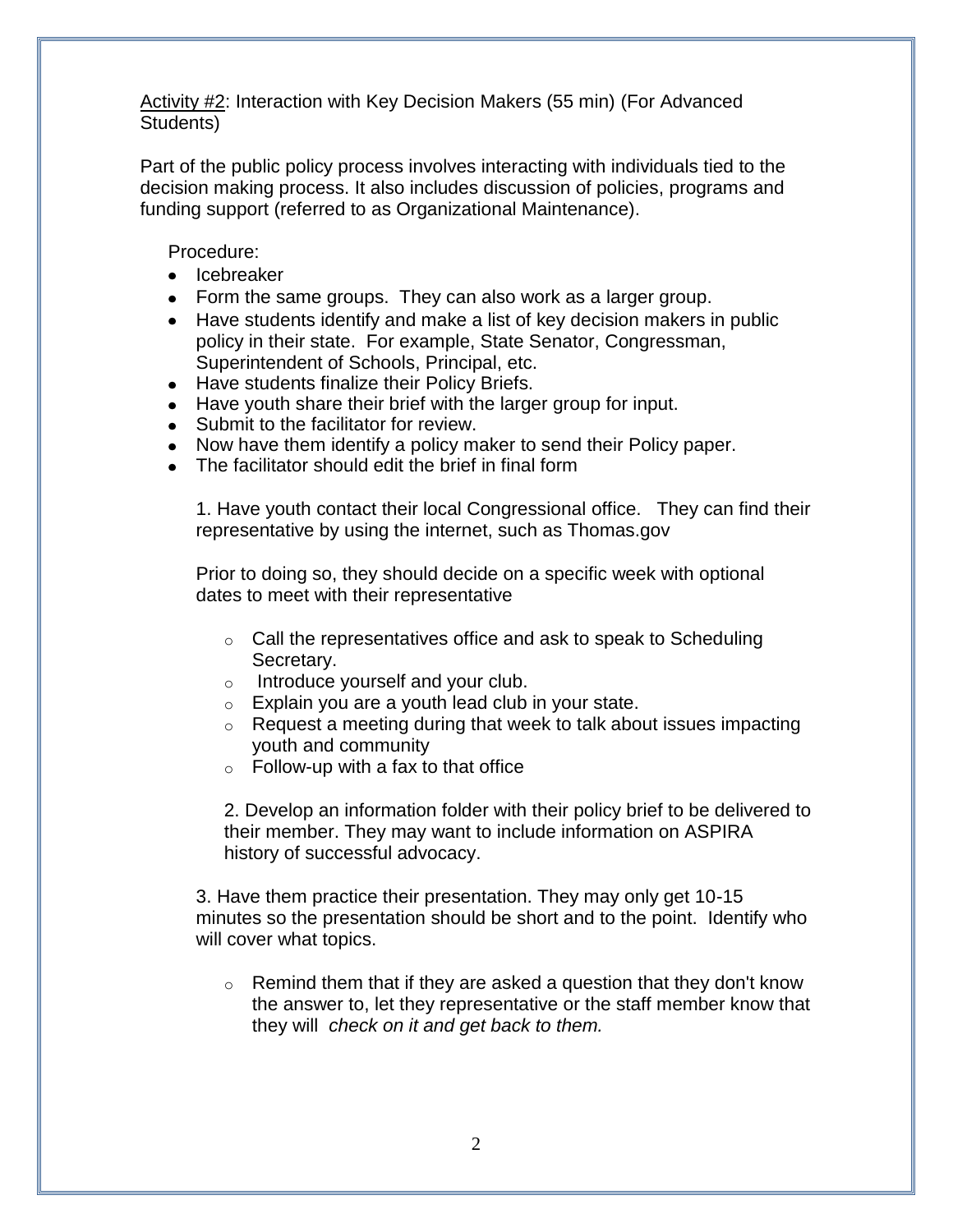4. Thank their Policy Makers for his or her time. Send a one page thank you note summarizing the issues discussed and inviting the Policy Maker to keep in touch.

Activity #3: Evaluation (20 min)

Students should be asked to complete the evaluation for this unit.

Handouts: *4.3A: Evaluation Form-Student 4.3B: Evaluation Form-Facilitator*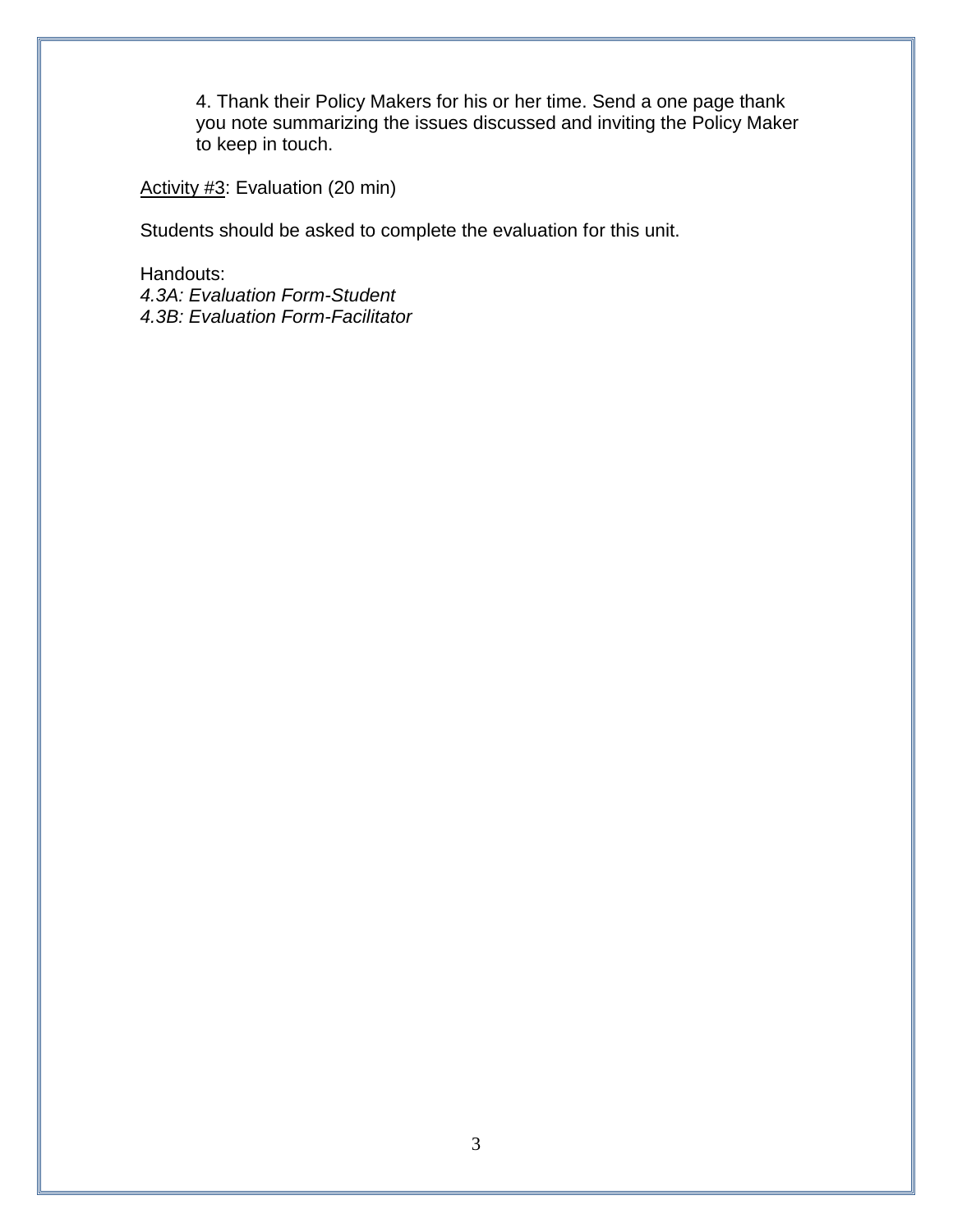#### **Handout 4.1**

 $\overline{a}$ 

## **Developing A Policy Brief<sup>1</sup>**

The policy brief is a document that outlines the reasons for choosing a particular policy alternative or course of action in a current policy debate. It is usually developed by organizations to advocate for a particular issue. Because policy debate involves competing ideas, the purpose of the policy brief is to convince the policy maker and others that the current problem is urgent and needs to be changed. Therefore, it serves as a force for action.

The key to success is targeting the particular audience for your message. While usually, the audience is the policy maker or the decision-maker, it is also important to recognize that you will need to target a wider audience in seeking support for your advocacy initiatives. These might include journalists, diplomats, administrators, researchers or other community based groups. Sometimes, the more people hear your message, the more successful you will be

#### **To be effective, the brief should be:**

- **Focused** All parts of the brief should be geared toward convincing the target audience through relevant ideas, evidence and convincing language.
- **Professional, not academic** Common audiences are not interested in the research used to come up with the evidence for your cause. Instead, they are interested in knowing your perspective on the problem and potential solutions based on new evidence.
- **Evidence-based** The policy brief is a communication tool. Thus, audiences expect a solid argument supported by evidence that the problem exists and that alternative solutions would have negative consequences.
- **Limited** The focus of the brief needs to be short and limited to a particular problem or area of a problem.
- **Succinct** Target audiences usually do not have the time to read long drawnout arguments, and prefer policy briefs that are no more than 3 pages.
- **Understandable** Clear and simple language should be used to explain an easy to follow argument that targets a wide but knowledgeable audience.
- **Accessible** The document should be easy to read, with simple, descriptive titles dividing the text.
- **Promotional** It should catch the eye of the target audience by being professional and creative with the use of color, logos, photos, slogans, or illustrative quotes.
- **Practical and feasible** Arguments should be based on what is actually happening with a policy and should propose realistic recommendations.

<sup>1</sup> Adapted from Richards. The Policy Options Brief. (29 Feb. 2004) www.gse.buffalo.edu/Fas/Jacobson/629/webnotes/policy\_brief.htm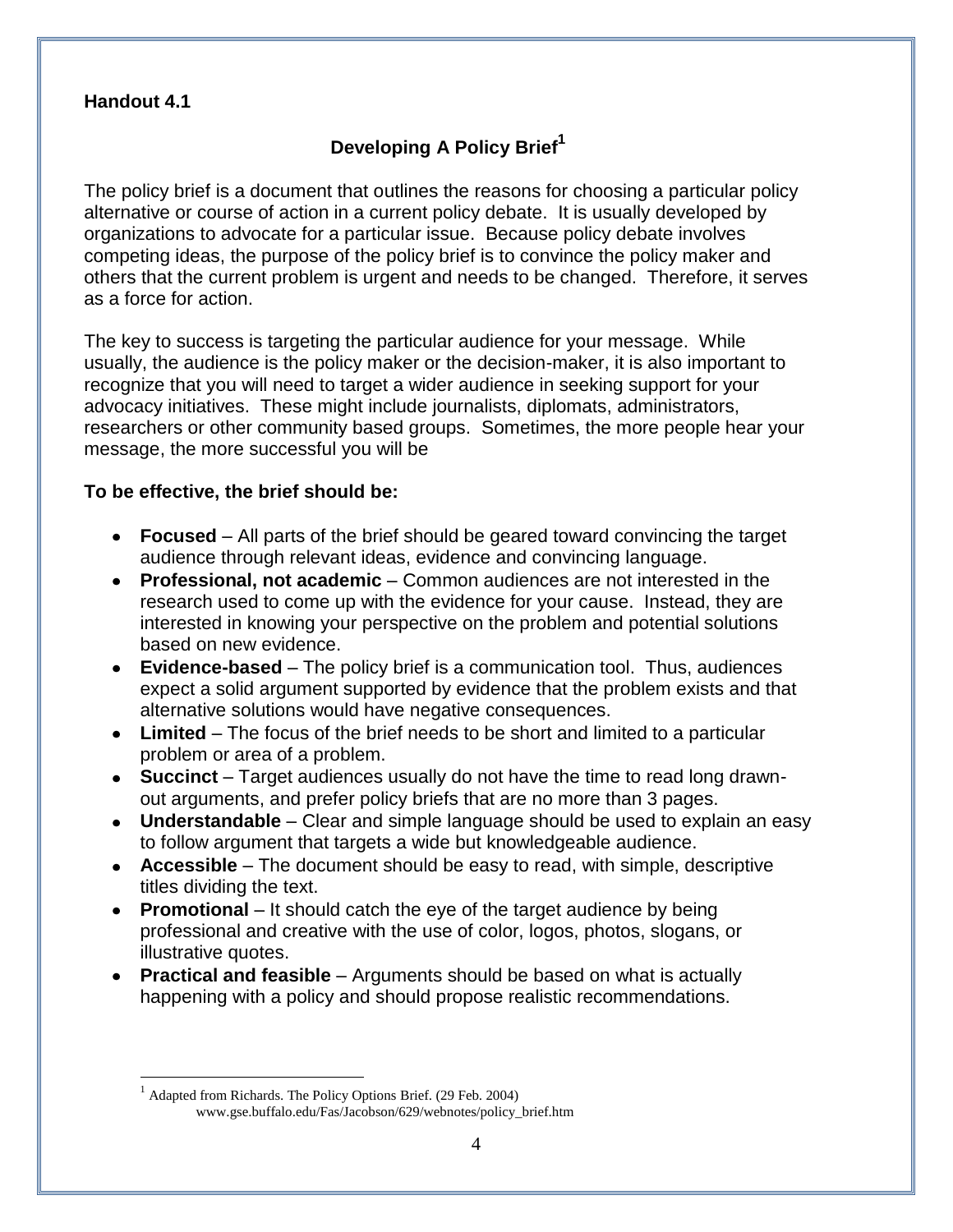### **Handout 4.1**

## **Common Structural Elements of a Policy Brief:**

- **Title of the paper**
	- o Should be *descriptive, compelling and relevant* to catch attention of the readers and compel them to read on.
	- o For example the Education of our Future Leaders-Reducing the Drop out Rate

## **Executive summary**

- $\circ$  Used to further convince reader it is worth reading. 1 to 2 paragraphs should include:
	- 1) a description of the problem addressed.
	- 2) a statement on why the current policy needs to be changed.
	- 3) your recommendations for action.

### **Context and importance of the problem**

- o This section is used to convince the target audience that a current and urgent problem exists which requires them to take action. It includes:
	- 1) a clear statement of the problem or issue in focus.
	- 2) a short overview of the root causes of the problem.
	- 3) a clear statement of the policy problems that clearly establishes the importance and relevance of the issue.

#### **Critique of policy option(s)**

- $\circ$  The aim here is to list the problems of the current policy and to illustrate the need for change and where change needs to happen, including:
	- 1) a short overview of the policy options(s).
	- 2) an argument of why and how the current policy is failing.

#### **Policy recommendations**

- $\circ$  This is a detailed and convincing proposal of how the failings of the current policy approach need to change through:
	- 1) a breakdown of specific practical steps of what needs to happen.
	- 2) a closing paragraph summarizing the importance of action.

#### **Appendices**

o Though the brief is short and targeted, *sometimes* further support is needed, so appendices are used only when necessary.

#### **Sources consulted or recommended**

 $\circ$  Often sources are not included because the audience is not academic. However, if you decide to include a short bibliography then place it at the end.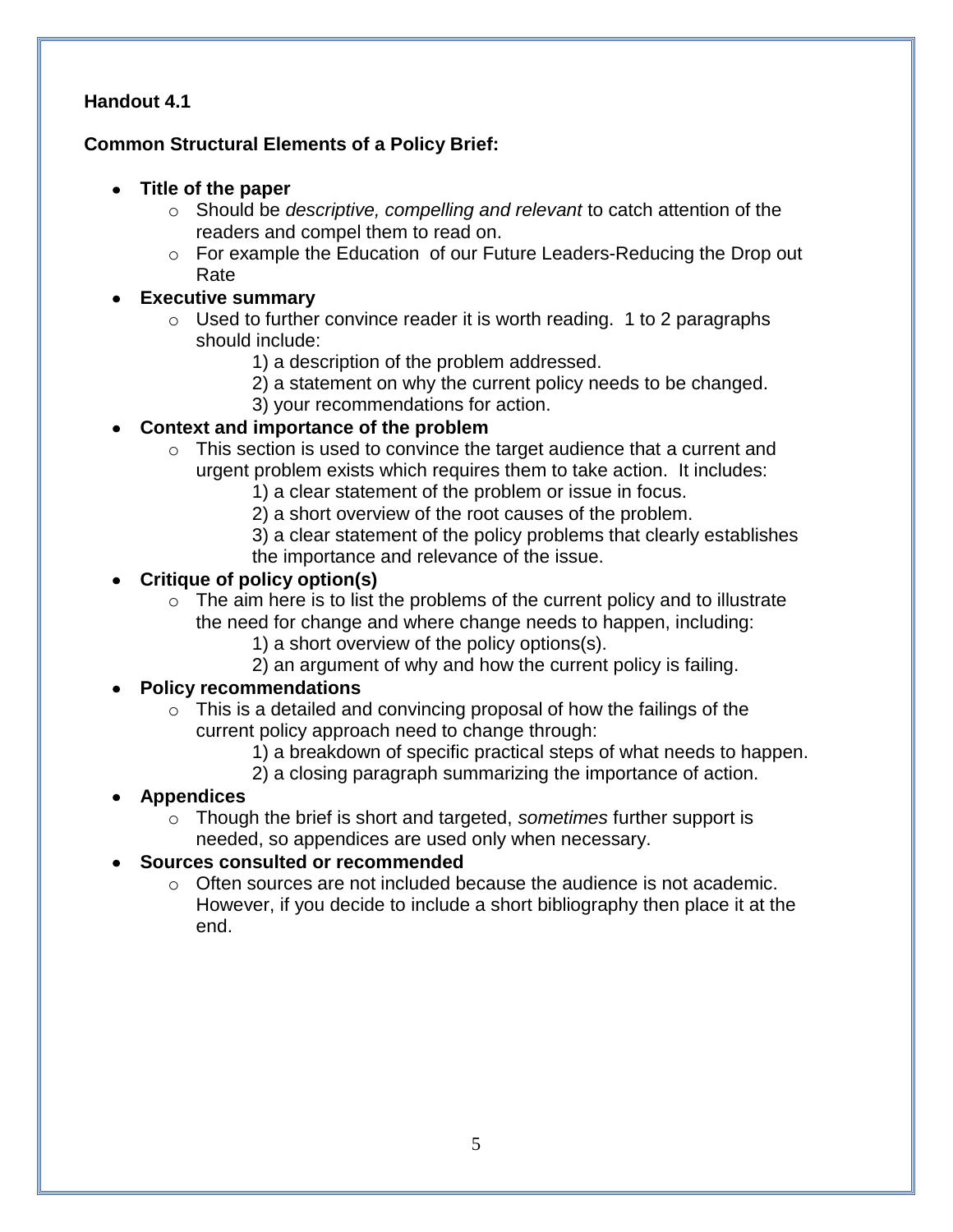**Handout 4.3A: EVALUATION**

**Evaluation Form Student**

Indicate three new things you learned.

How will you use this new knowledge in the future?

Were the handouts useful?

How could this workshop have been improved?